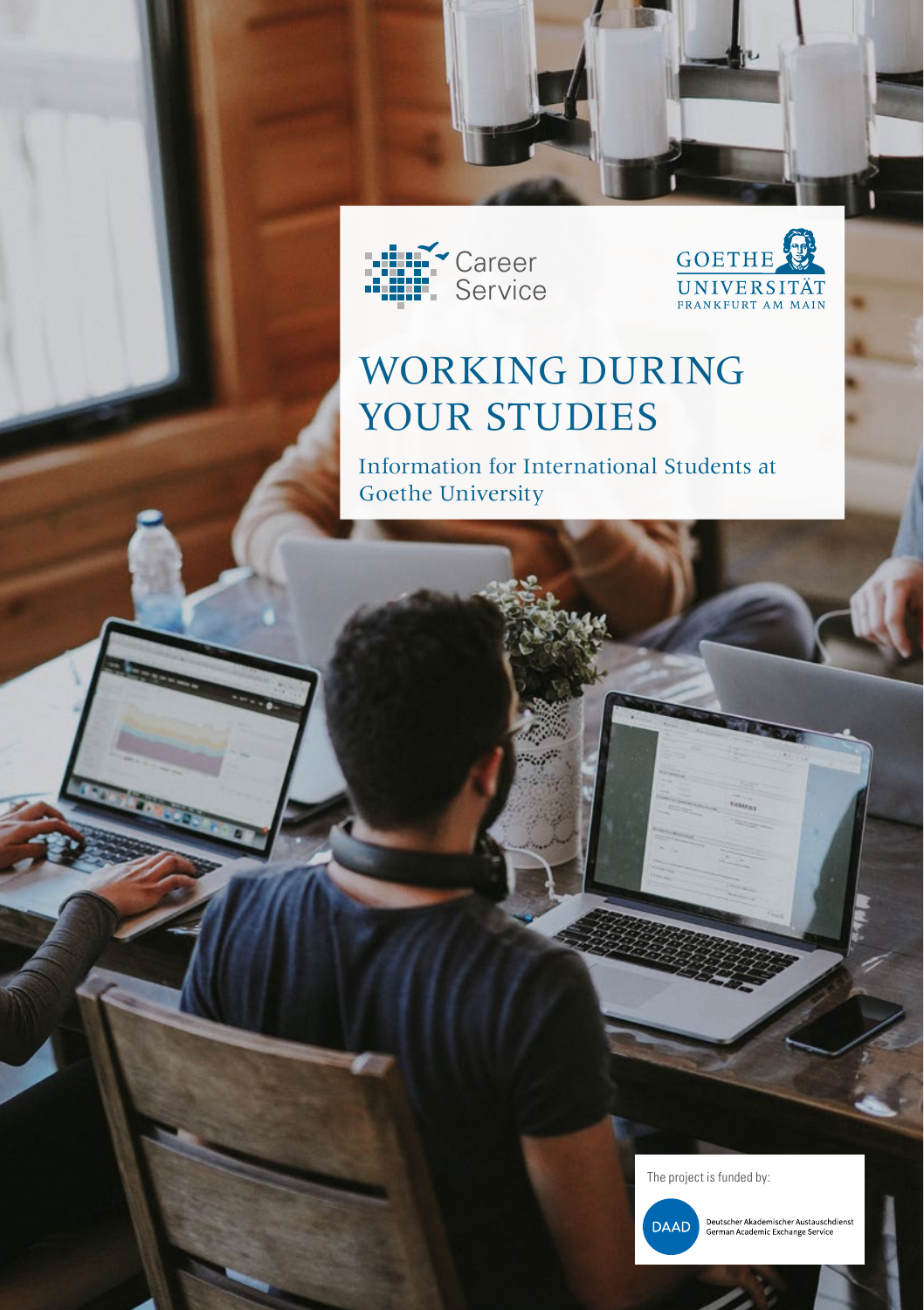### CONTENT

# **01**

# **02**

| <b>IMPORTANT TO KNOW</b> |  |
|--------------------------|--|

### **03**

# **04**

We do not assume liability for the information supplied!

February 2022

### WORKING A STUDENT JOB - EARN MONEY – CAREER ORIENTATION

International students are allowed to take up a student job in Germany. There are certain rules and conditions, however. In addition, different rules apply depending on whether you are from an EU or a non-EU country.

By working a student job you can earn some extra money, but usually it cannot finance your entire studies. Try to work especially during the semester breaks so that your studies are not unnecessarily prolonged. During the semester, students should work no more than 10-15 hours per week so that there is sufficient time for studying left.

If possible, wait until the end of your first semester in Germany before looking for a job. This way, you will be able to estimate more precisely how many hours of work per week you can manage alongside your studies.

Your jobs should get more demanding over the course of your studies and be related to your field of study. Be proactive and ask companies or institutions for whom you may later want to work whether they offer student jobs or internships.

Student activities at the institutes, libraries or other facilities of the university are an ideal and sought-after supplement to one's studies. Such work can be complementary to your studies and your intended profession and offer two further advantages – you earn extra money and at the same time acquire skills and experience for your later career and job hunt. Employers appreciate it when students gain experience in a relevant area of work during their studies, and you are more likely to be invited to a job interview with this background.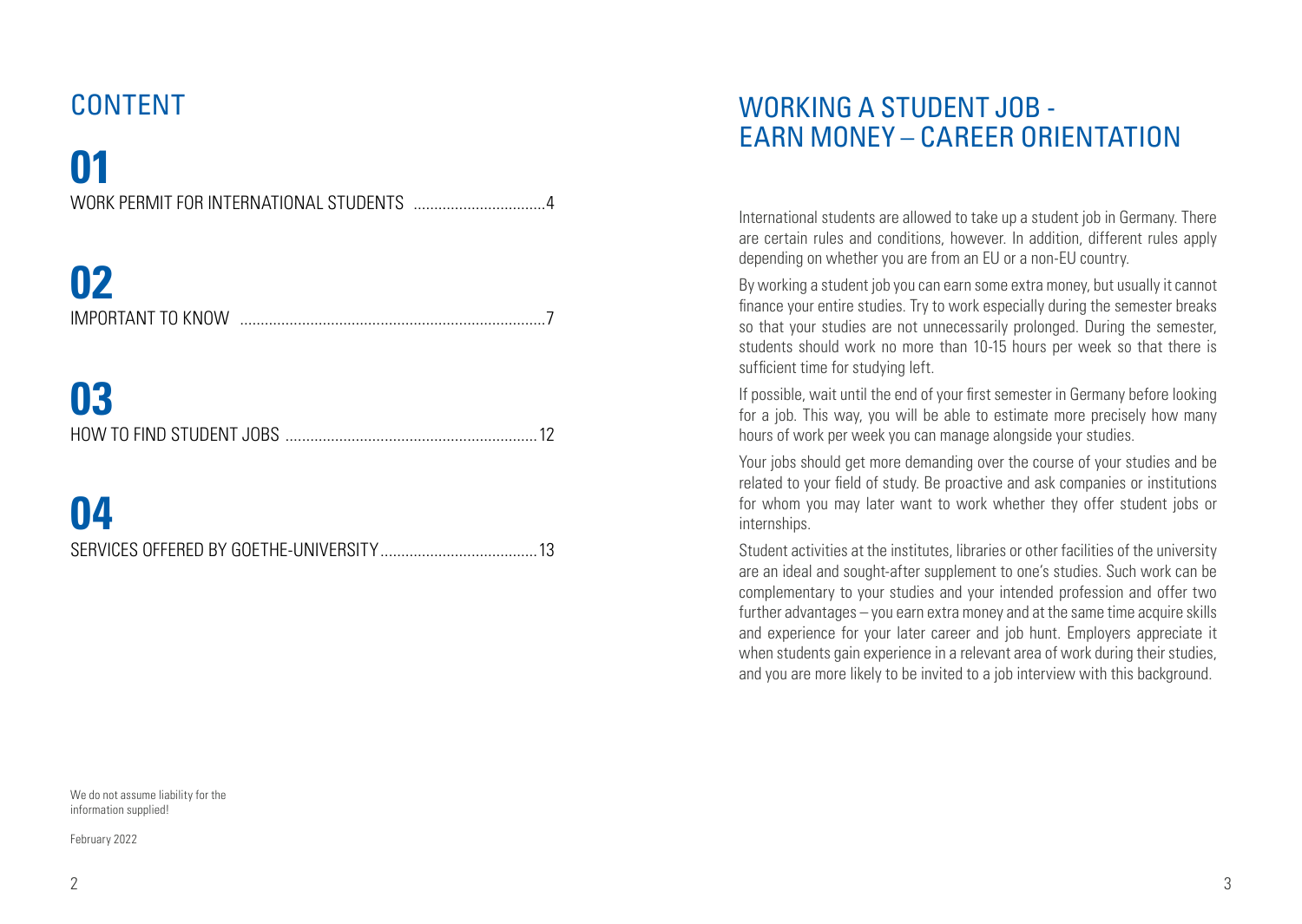### **01** WORK PERMIT FOR INTERNATIONAL **STUDENTS**

#### **WHAT RULES APPLY TO NON-EU STUDENTS?**

You are allowed to work for up to 120 full days or 240 half days in one calendar year (1 January – 31 December). Paid or unpaid vacation and sick leave days are not counted in. All working days on which you work 4 hours or less are considered as half days. Days on which you work more than 4 hours are considered full days if the company has a 40-hour working week. However, if the company has, for example, a 35-hour week on a regular basis, then a full day would correspond to 7 hours and half a day to 3.5 hours or less of working time.

**Tip:** If possible, choose a convenient distribution of your working hours. For example, with a 12-hour week distributed over 5 working days, you would use up 5 half days (2.4 hours of work per day). However, with a more favourable distribution, you would need only 1 full day (8 hours) and 1 half day (4 hours). Therefore, it is advisable to arrange the distribution of working hours with the employer in such a way that you get the maximum number of working days allowed. It is recommended to have this distribution specified in the employment contract.

#### **In the following exceptions, the 120/240-day annual working-limit may be exceeded:**

STUDENT ASSISTANT JOBS: Students can take part-time jobs such as a student or research assistant or as a tutor at the university or another academic institution without being limited by the rule of 120 full days or 240 half days.

This includes working as a student assistant for organisations that may be outside of your academic department but are still somehow connected to the university (e.g. Studentenwerk, student bodies or committees), provided that the work is related to the field of study.

**Please note:** Nonetheless, the Ausländerbehörde should still be informed, as they decide in each case whether and to what extent a particular job is actually a student/academic job within the terms of this regulation.

STUDY-SUPPORTING EMPLOYMENT: The Ausländerbehörde can issue a permit to work more than 120 full days or 240 half days in the current calendar year. In order to receive such a permit, you have to submit a certificate from the university stating that your work is complementary to your studies and a draft of the employment contract to the Ausländerbehörde. In most cases, the approval of the Federal Employment Agency is also required; however, the request to the Employment Agency is made by the Ausländerbehörde.

MANDATORY INTERSHIPS that are prescribed in the student's program regulations are not affected by the limit on the number of work days per year.

THESIS WIHIN A COMPANY OR ORGANIZATION is considered part of the study program and is not affected by the 120 full-day/240 half-day rule.

#### **Other special features that you should definitely pay attention to:**

STUDIENKOLLEG AND LANGUAGE COURSES: If you are taking a language course, or are enrolled in the Studienkolleg (preparatory college) in order to pass the Feststellungsprüfung (entrance examination), there are particularly strict rules: You may work only during the semester breaks in the first year of preparatory studies AND only if both the Ausländerbehörde and the Federal Employment Agency give permission.

VOLUNTARY INTERSHIPS The 120 full-day/240 half-day rule applies. For example, you would already use 60 working days for a three-month full-time internship. If the internship is expected to exceed the number of allowed working days per year, then you need the approval of the Ausländerbehörde.

#### HONORARY EMPLOYEE, SO-CALLED, WORK CONTRACTS" (WERKVERTRAG), AND FREELANCE OR SELF-EMPLOYED ACTIVITIES

**Please note:** International students (according to §16b AufenthG) who do not come from the EU or the European Economic Area (EEA) are generally not allowed to work as self-employed workers! A self-employment permission must be requested at the Ausländerbehörde!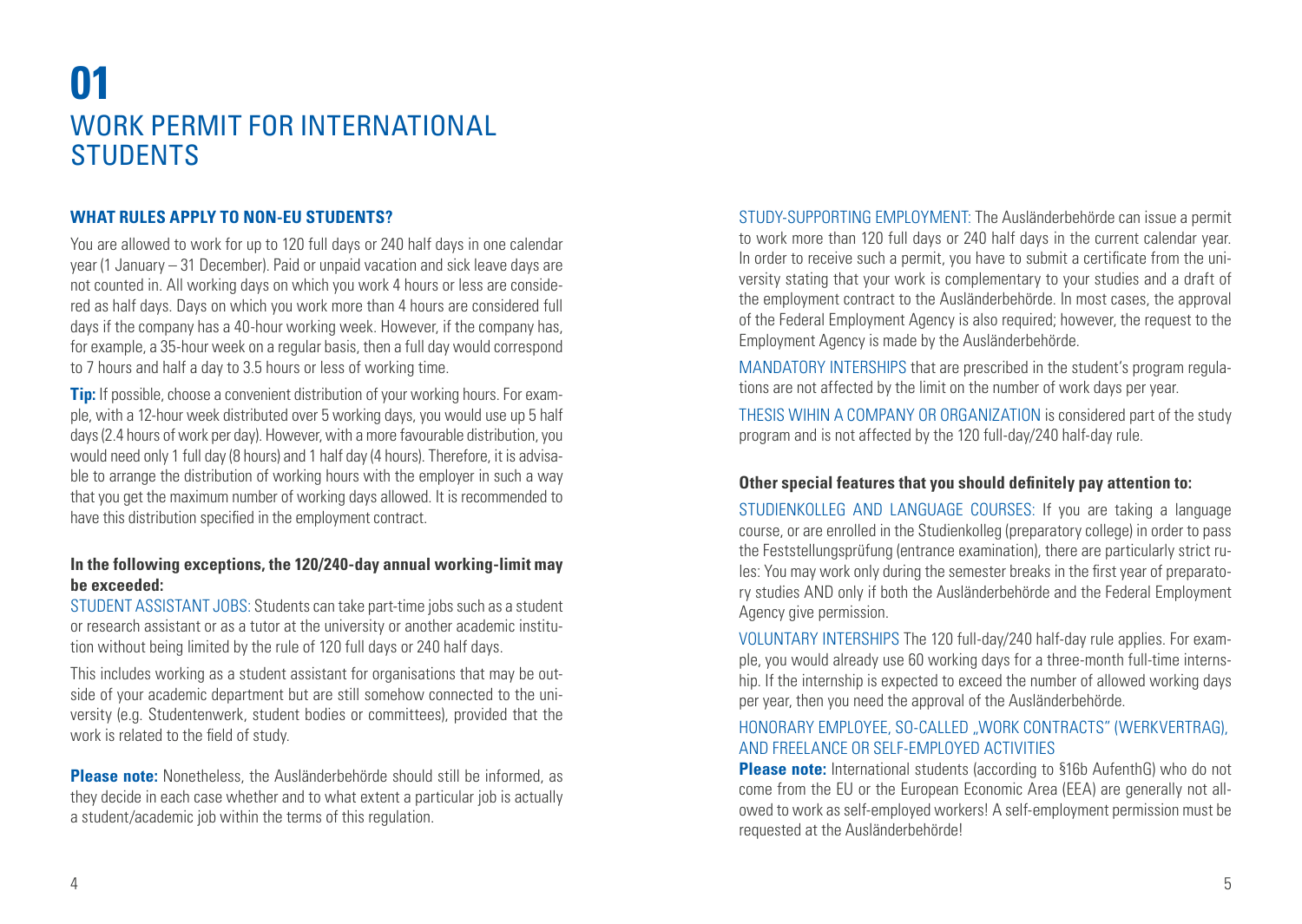Exceptions can be granted if the activity is beneficial for the studies.

In the case of scholarship holders, it must also be clarified whether the scholarship provider agrees to self-employment. In most cases, there are maximum monthly limits in this regard.

If you work on a freelance basis, your employer or client will usually ask you to submit an invoice, or you will agree to work for them on the basis of a "work" contract (Werkvertrag). Income that you earn in this way is not taxed for the time being. However, at the end of the year you must report this income to the tax office and file an income tax return. Inform yourself thoroughly regarding the regulations, guidelines and procedures relating to self-employed activities!

**Please always keep in mind that in the case of exemptions you should first find a job, then submit your petition to the Ausländerbehörde and only start working after your petition has been approved!**

#### **FURTHER INFORMATION:**

- Deutsches Studentenwerk: Brochure on residence law and social law for international students (as of 2021) www.studentenwerke.de/de/content/residency-and-social-security-law
- Deutsches Studentenwerk: Working during your studies [www.internationale-studierende.de/en/during\\_your\\_studies/jobbing](http://www.internationale-studierende.de/waehrend_des_studiums/jobben/ )
- DAAD: The part-time job [www.daad.de/deutschland/in-deutschland/arbeit/en/9148-earning-money/](http://www.daad.de/de/studieren-und-forschen-in-deutschland/erste-schritte-deutschland/nebenjobs/ )
- Studying in Germany: Earning money during your studies www.study-in.de/en/plan-your-stay/job-and-career/part-time-job\_26928.php

### **02** IMPORTANT TO KNOW

In Germany, taxes and various social security contributions are automatically deducted from your pay. However, the regulations regarding students are quite generous – you pay either nothing or only little.

#### **How many hours am I allowed to work per week?**

As a general rule, no student in Germany is allowed to work more than 20 hours per week during the semester and still be classified as a "student" under social security law. If you work more than 20 hours per week during the semester, then you are considered an "employee" under social security laws and have to make contributions to health, pension and unemployment insurance. Also, having the social security status of an employee can lead to the loss of your student residence permit if the amount of work interferes with the success of your studies.

Exceptions to this can be found below under PRIVILEGES FOR WORKING STU-DENTS.

#### **What is a Tax number (Steuernummer) and when do I need it?**

As a rule, if you work in Germany, you need a Steuernummer, which is used to administer all tax-related issues. The Finanzamt (tax office) of your place of residence assigns your Steuernummer to you.

#### **Income Tax**

The amount of your taxes depends on how much you earn and on your tax bracket. The taxes deducted over the course of a year are considered advance tax payment. At the beginning of the following year you are required to report your income to the tax office by filing an income tax return at the start of the year for the income you earned in the previous year; the tax office checks this and then decides whether you are reimbursed for some of the taxes already paid or whether you have to pay some more.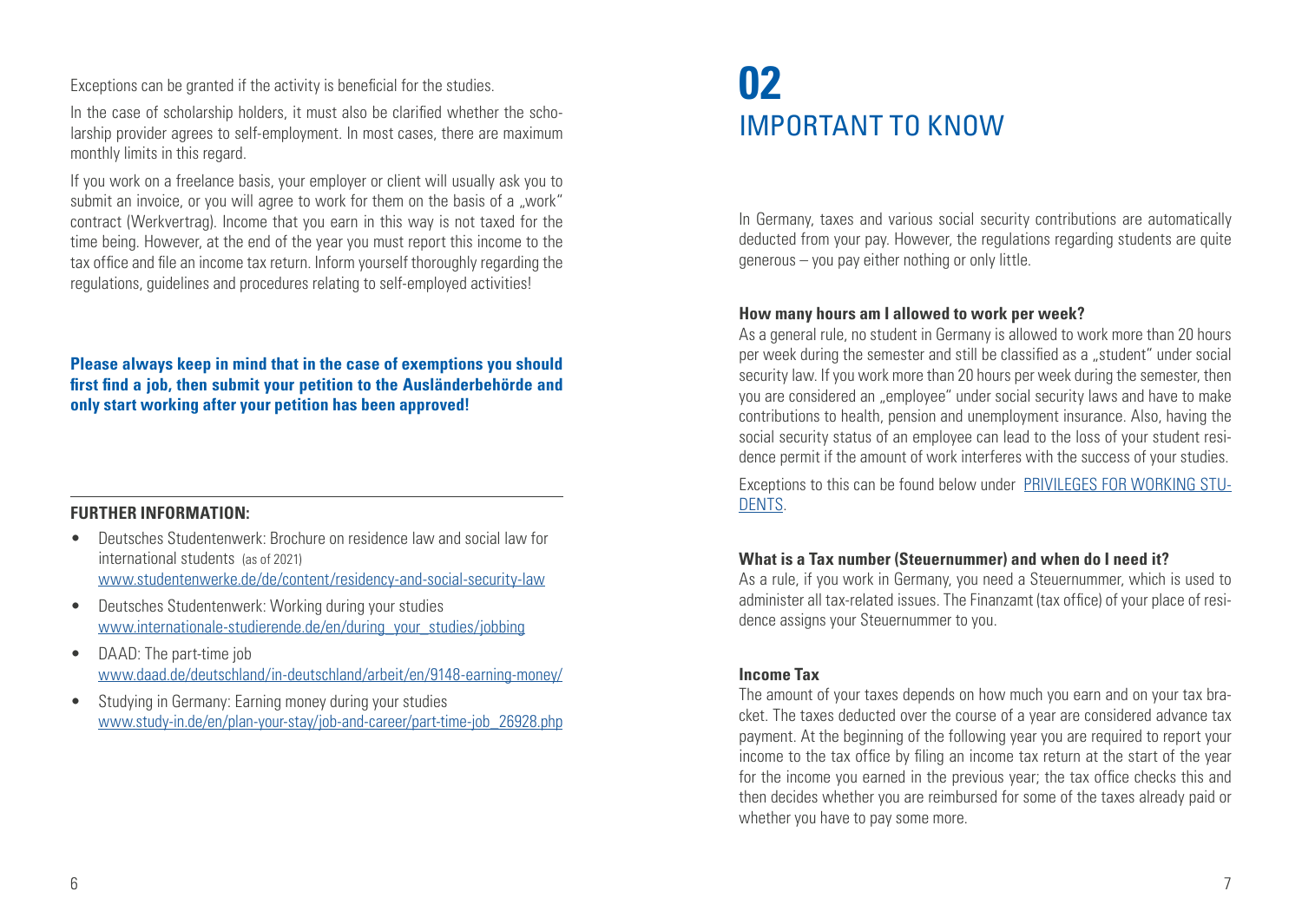TAX ALLOWANCE: If you do not earn more than 9.744 EUR (as of 2021) over the course of the year, you do not pay taxes, or, in case you have paid taxes, the tax office will reimburse you after checking your tax return.

**Note:** If you have a student job, you often do not have to pay any taxes. Usually these are so-called mini jobs / 450-Euro jobs, for which no taxes are to be paid.

TAX BRACKETS: In Germany, there are several different tax brackets. Your tax bracket is determined based on your marital / family status and, for example, the number of jobs you hold.

#### **Pension Insurance**

Every employee in Germany who is subject to mandatory social security contributions must pay part of their income to the state pension insurance scheme. Normally, this amounts to 9.3% (as of 2021) of the income.

Mini jobs with an income of no more than 450 EUR are exempt from these contributions provided that an exemption has been applied for. Otherwise, 3.6% (as of 2021) the gross income is due (reduced rate). Reduced rates also apply if you earn between 450 EUR and 850 EUR per month and work less than 20 hours per week. In this case, though, you cannot apply for an exemption. For students who plan to stay in Germany, paying into the pension insurance is, however, recommended.

#### **What do I earn in a Part-time Job or internship?**

In Germany, a minimum wage of 9.60 EUR/hour applies (since 1.7.2021).

In addition, the pay for a part-time job depends very much on your knowledge. the branch and the job market in the region in which you are studying. If you already have a degree, for example, you will be paid at a higher rate if you work at a university than if you do not have a degree.

Pay can also vary if a different minimum wage has been set for a certain sector or if an employer is bound by collective agreements. Please always inform yourself about the pay in advance!

The minimum wage also applies to voluntary study-related internships of more than 3 months. Mandatory internships, no matter how long they last, and voluntary internships of less than 3 months do not have to be paid. This rule applies regardless of whether the internship is full-time or part-time.

#### **What is a Mini Job?**

Most jobs for students in Germany are offered as so-called Minijobs / 450-Euro-Jobs / geringfügige Beschäftigung (minor employment). This refers to an employment relationship in which you are not allowed to earn more than 450 EUR per month.

Under German law, no payment into health insurance, nursing-care insurance and unemployment insurance is due for someone with a "minor employment" job. It is possible to get an exemption from the pension insurance.

**Note:** You are permitted to have several mini jobs at the same time, but you should inform your employers about this, and your income may not exceed 450 EUR per month. For further information regarding mini jobs: www.minijob-zentrale.de

#### **What is a Werkstudent/Werkstudentin (Working Student)?**

Working-students are full-time students who also work for an employer but not in a mini job. The rule for working-students is that neither the student nor the employer pay social security contributions , no matter how much money the student trainee earns. Only the contributions to the pension-insurance scheme have to be paid. The amount of time a student trainee is permitted to work is limited to 20 hours per week – with a few important exceptions, which are privileges of the working-student status.

#### **Priviliges for Working-Students**

WORK DURING THE SEMESTER BREAKS, ON WEEKENDS OR AT NIGHT: During the semester breaks as well as on weekends and in the evening and night hours there are no limits to the amount of time working-students may work, irrespective of whether they do this work in addition to a regular job of up to 20 hours per week or exclusively in their capacity as working-student. The prerequisite for this is that the majority of the working-student's time is still devoted to studies. However, the 20-hour limit may not be exceeded for an unlimited amount of time. Working students may only work more than 20 hours per week for up to 26 weeks (182 calendar days) in the course of any 12-month period (not in the calendar year).

TEMPORARY EMPLOYMENT FOR A MAXIMUM OF THREE MONTHS: Workingstudents can also work more than 20 hours per week if it is agreed upfront that the job is limited to a maximum period of three months. In this case, your activity is considered minor employment and is therefore exempt from social security contributions.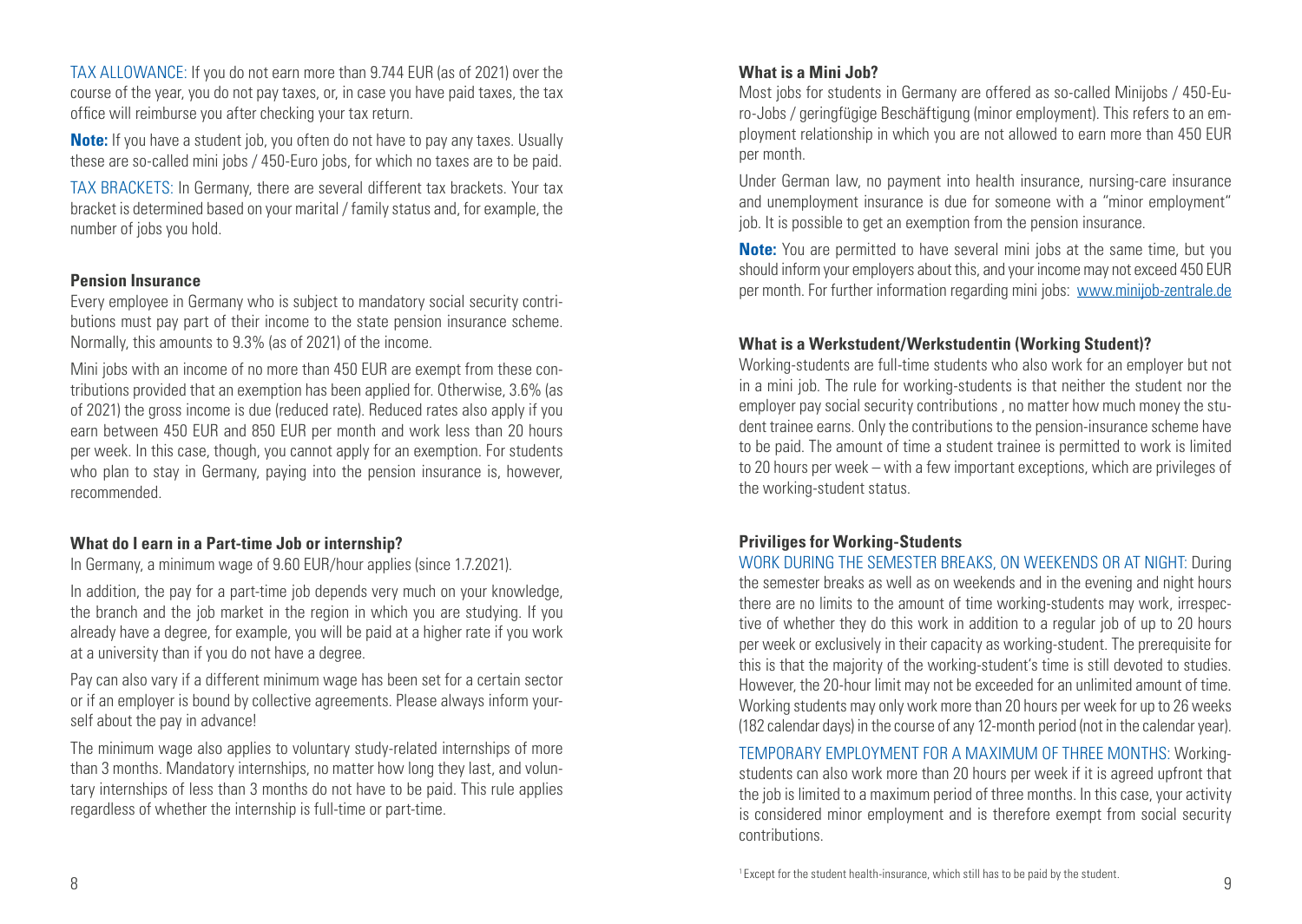#### **Health Insurance**

As a rule, even if you work, you are insured as a student, not as an employee. That means that you pay the student rate offered by your health insurance (applies to students up to the age of 30).

However, if you work more than 20 hours per week, you may be subject to a different health insurance rate. Clarify this with your employer! If you are not sure, contact your health insurance company to ask for advice before accepting a job.

For more information, see the "Insurance & Health" brochure.

#### **Unemployment insurance**

As a rule, students do not have to pay unemployment insurance for their work in a minor-employment/mini job or for their work as a working-student. However, this also means that they cannot claim unemployment benefits.

#### **Self Employment, contracts for work and Labour, Freelance Work**

**Please note:** International students who are not from an EU or FEA member state are, as a rule, not permitted to engage in self-employed work in Germany! Exceptions may be granted if the work is complementary your studies, your financial subsistence is already secured, there are no concerns regarding deportation and a valid passport is available.

If you are working as a freelancer, your customer or principal usually asks for an invoice, and/or you agree on a contract for work and labour. Money thus earned is not taxed in advance. However, you are required to report your income to the tax office at the beginning of the following year for the previous year and must file an income tax return.

Examples of freelance work include translations, conducting workshops and training sessions, individual research or scientific contributions and IT services for a variety of different clients.

Please inform yourself thoroughly regarding the regulations, guidelines and procedures relating to self-employment or freelance work!

#### **FURTHER INFORMATION AND LINKS:**

- Deutsches Studentenwerk: Brochure Residence and Social Law for International Students (as of 12/2020) www.studentenwerke.de/sites/default/files/210309\_dsw\_sik-frings\_en\_ web.pdf
- Deutsches Studentenwerk: Employment contracts [www.internationale-studierende.de/en/during\\_your\\_studies/jobbing/](http://www.internationale-studierende.de/waehrend_des_studiums/jobben/ ) [taxes\\_and\\_contributions/](http://www.internationale-studierende.de/waehrend_des_studiums/jobben/ )
- Deutsches Studentenwerk: Taxes and contributions [www.internationale-studierende.de/en/during\\_your\\_studies/jobbing/](http://www.daad.de/de/studieren-und-forschen-in-deutschland/erste-schritte-deutschland/nebenjobs/ ) [taxes\\_and\\_contributions/](http://www.daad.de/de/studieren-und-forschen-in-deutschland/erste-schritte-deutschland/nebenjobs/ )
- Minijob- Zentrale (mini- job centre): www.minijob-zentrale.de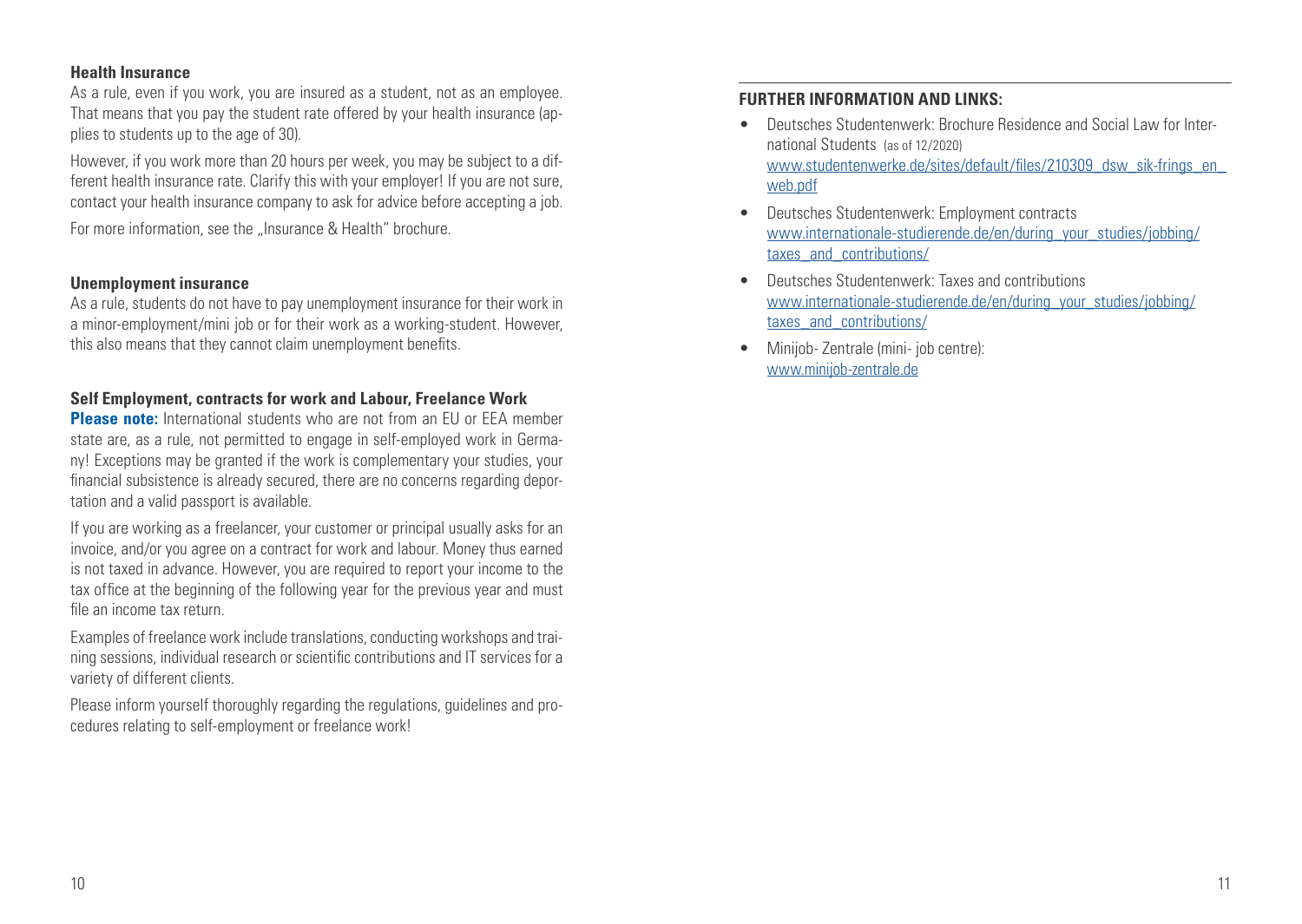# **03** HOW TO FIND STUDENT JOBS

#### **You can find Job offers for Students for example...**

- At the job agency of the Studentenwerk [stellenmarkt.studentenwerkfrankfurt.de](http://stellenmarkt.studentenwerkfrankfurt.de)
- At the Campus Service Career Center: www.careercenter-jobs.de of Goethe University. It is advisable to search for "Teilzeitiob" or "Nebenjob".
- On notice boards on the campus; here you may also find offers from organisations or private persons external to the university, and you can also put up your own notice if you have a special skill to offer (piano lessons, language lessons, etc.)
- Via online job boards (some of them are especially for student jobs). You can find more information on this in the brochure "Application tips for international students".
- In the classified sections of local and regional newspapers and magazines such as Frankfurter Rundschau, Frizz, Frankfurter Neue Presse and Frankfurter Allgemeine Zeitung. These publications usually also have an online presence. You can also place your own advertisement or job-seeking post; however, you might have to pay a fee.
- Via newsletters, mailing lists, websites and Facebook pages of institutes and departments of the university; here you will find job ads for student assistants and tutors.
- In the Goethe University job newsletter "Stellen aktuell" with job offers from various academic and administrative departments of the university https://www.uni-frankfurt.de/47549099/Stellenangebote

You can also send an unsolicited application (an application that is not prompted by a specific job ad) to the company of your choice. Give it a try!

### **04** SERVICES OFFERED BY GOETHE UNIVERSITY

Goethe University offers a wide range of advisory services related to work and career questions. Even if you are currently considering only a part-time job during your studies or an internship, you should take advantage of these offers.

#### **Career Service**

Here you will find counselling on job orientation and career design for all students: individual consulting (career coaching, checking your job application, coaching for tests) as well as workshops (talks from professionals in the field, job orientation, training for job applications, qualifications for specific professional areas, seminars on work/life balance, future skills, etc.).

Further information: www.uni-frankfurt.de/94784790/International\_Career

#### **Career Center and Arbeitsagentur (Federal Employment Agency)**

The Career Center is part of the Campus Service of Goethe University. Its services include job placement for students and graduates as well as establishing and maintaining cooperations with external employers.

Further information:

https://careerservice.campuservice.de/de\_de/startseite.html

In cooperation with the Federal German Employment Agency (Agentur für Arbeit), counselling on career orientation and the job market is also offered.

Further information: [www.uni-frankfurt.de/94952450/Beratungskalender](https://www.uni-frankfurt.de/94952450/Beratungskalender)

#### **General Advice Services offered by the AStA Frankfurt and the DGB Jugend**

The AStA of Goethe University offers an initial counselling session on employment law to all students at the AStA Counseling Center.

Email: campusoffice@[asta-frankfurt.de](mailto:campusoffice%40asta-frankfurt.de?subject=)

Website: [asta-frankfurt.de/angebote/beratung-hilfe/campusoffice](mailto:asta-frankfurt.de/angebote/beratung-hilfe/campusoffice?subject=)